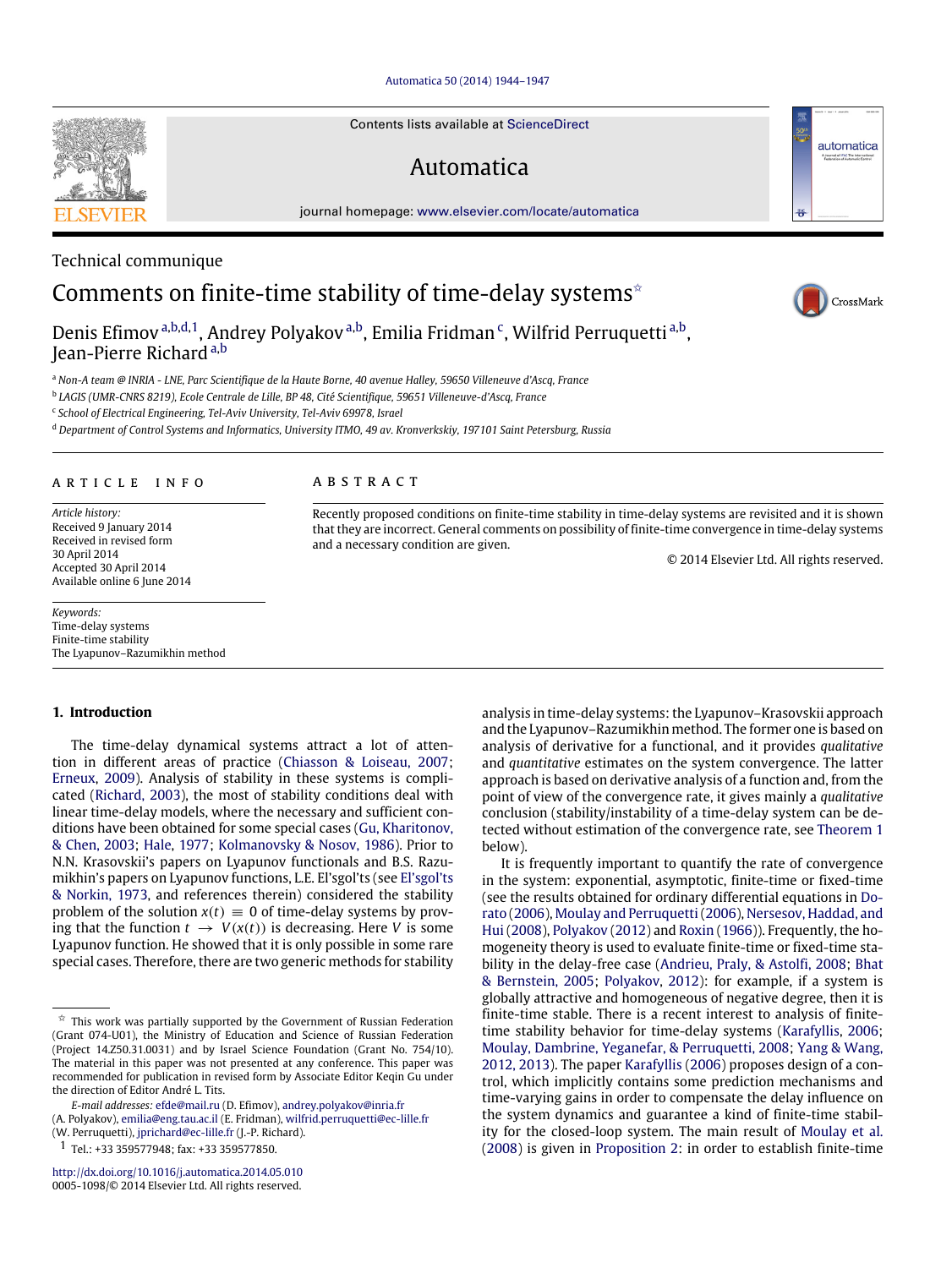stability for a functional differential equation it is necessary to find a Lyapunov–Krasovskii functional  $V(\phi)$  whose derivative is upper bounded by a certain negative function of the functional  $V(\phi)$  itself (it is a more restrictive condition than in the conventional Lyapunov–Krasovskii approach, where a function of  $|\phi(0)|$ is required). [Yang](#page-3-16) [and](#page-3-16) [Wang](#page-3-16) [\(2012,](#page-3-16) [2013\)](#page-3-17) base their study on the Lyapunov–Razumikhin approach, they claim improvements over earlier results.

In this note, we argue that some key results in [Yang](#page-3-16) [and](#page-3-16) [Wang](#page-3-16) [\(2012,](#page-3-16) [2013\)](#page-3-17) are incorrect as stated, and we provide new insight on the features of finite-time stability for time-delay systems. The El'sgol'ts' arguments are recalled.

The outline of this work is as follows. The preliminary definitions and finite-time stability conditions for time-delay systems are given in Section [2.](#page-1-1) A counterexample to a key result in [Yang](#page-3-16) [and](#page-3-16) [Wang](#page-3-16) [\(2012,](#page-3-16) [2013\)](#page-3-17) is presented and discussed in Section [3.](#page-2-0) A necessary condition for finite-time stability for a class of time-delay systems and some supplementary comments are provided in Section [4.](#page-2-1) The result of [Moulay](#page-3-15) [et al.](#page-3-15) [\(2008\)](#page-3-15) is quoted in concluding Section [5.](#page-3-19)

#### <span id="page-1-1"></span>**2. Preliminaries**

Consider an autonomous functional differential equation of the retarded type [\(Kolmanovsky](#page-3-5) [&](#page-3-5) [Nosov,](#page-3-5) [1986\)](#page-3-5):

$$
dx(t)/dt = f(x_t), \quad t \ge 0,
$$
\n(1)

where  $x \in \mathbb{R}^n$  and  $x_t \in C_{[-\tau,0]}$  is the state function,  $x_t(s) =$ *x*(*t* + *s*), −*τ* ≤ *s* ≤ 0 (we denote by  $C_{[-\tau,0]}, 0 < \tau < +\infty$ the Banach space of continuous functions  $\phi$  :  $[-\tau,0] \rightarrow \mathbb{R}^n$ with the uniform norm  $\|\phi\| = \sup_{-\tau \leq \tau \leq 0} |\phi(\tau)|$ , where  $|\cdot|$  is the standard Euclidean norm);  $f : C_{[-\tau,0]} \to \mathbb{R}^n$  is a continuous function,  $f(0) = 0$ . The representation [\(1\)](#page-1-2) includes pointwise or distributed retarded systems. We assume that [\(1\)](#page-1-2) has a solution  $x(t, x_0)$  satisfying the initial condition  $x_0 \in C_{[-\tau, 0]}$ , which is defined on some finite time interval  $[-\tau, T)$  (we will use the notation  $x(t)$ ) to reference  $x(t, x_0)$  if the origin of  $x_0$  is clear from the context).

The upper right-hand Dini derivative of a locally Lipschitz continuous functional *V* :  $C_{[-\tau,0]} \rightarrow \mathbb{R}_+$  along the system [\(1\)](#page-1-2) solutions is defined as follows for any  $\phi \in C_{[-\tau,0]}$ :

$$
D^{+}V(\phi) = \lim_{h \to 0^{+}} \sup \frac{1}{h} [V(\phi_{h}) - V(\phi)],
$$

where  $\phi_h \in C_{[-\tau,0]}$  for  $0 < h < \tau$  is given by

$$
\phi_h = \begin{cases} \phi(\theta + h), & \theta \in [-\tau, -h) \\ \phi(0) + f(\phi)(\theta + h), & \theta \in [-h, 0]. \end{cases}
$$

For a locally Lipschitz continuous function  $V : \mathbb{R}^n \to \mathbb{R}_+$  the upper directional Dini derivative is defined as follows:

$$
D^{+}V[x_{t}(0)]f(x_{t}) = \lim_{h \to 0^{+}} \sup \frac{V[x_{t}(0) + hf(x_{t})] - V[x_{t}(0)]}{h}.
$$

A continuous function  $\sigma : \mathbb{R}_+ \to \mathbb{R}_+$  belongs to the class  $K$  if it is strictly increasing and  $\sigma$  (0) = 0; it belongs to the class  $\mathcal{K}_{\infty}$  if it is also radially unbounded.

#### *2.1. Stability definitions*

Let  $\Omega$  be an open subset of  $C_{[-\tau,0]}$  containing 0.

**Definition 1** (*[Moulay](#page-3-15) [et al.,](#page-3-15) [2008](#page-3-15)*). The equilibrium  $x = 0$  of [\(1\)](#page-1-2) is said to be

(a) stable if there is  $\sigma \in \mathcal{K}$  such that for any  $x_0 \in \Omega$ ,  $|x(t, x_0)| \leq$  $\sigma(||x_0||)$  for all  $t \geq 0$ ;

- (b) asymptotically stable if it is stable and  $\lim_{t\to+\infty} |x(t,x_0)| = 0$ for any  $x_0 \in \Omega$ ;
- (c) finite-time stable if it is stable and for any  $x_0 \in \Omega$  there exists  $0 \leq T^{x_0} < +\infty$  such that  $x(t, x_0) = 0$  for all  $t \geq T^{x_0}$ . The functional  $T_0(x_0) = \inf\{T^{x_0} \ge 0 : x(t, x_0) = 0 \ \forall t \ge T^{x_0}\}$  is called the settling time of the system [\(1\).](#page-1-2)

If  $\Omega = C_{[-\tau,0]}$ , then the origin is called *globally* stable/asymptotically stable/finite-time stable.

For the forthcoming analysis we will need Lyapunov– Razumikhin theorem, which is given below (we have adapted to our case the formulation of [Gu](#page-3-3) [et al.](#page-3-3) [\(2003\)](#page-3-3), where time-dependent functional differential equations are considered).

<span id="page-1-0"></span>**Theorem 1** (*[Gu](#page-3-3) [et al.,](#page-3-3) [2003](#page-3-3)*). Let  $\alpha_1, \alpha_2 \in \mathcal{K}$  and  $\eta : \mathbb{R}_+ \to \mathbb{R}_+$ *be a continuous nondecreasing function. If there exists a Lipschitz continuous function*  $V : \mathbb{R}^n \to \mathbb{R}$  *such that* 

$$
\alpha_1(|x|) \leq V(x) \leq \alpha_2(|x|) \quad \forall x \in \mathbb{R}^n
$$

*and the derivative of V along a solution x*(*t*) *of* [\(1\)](#page-1-2) *satisfies*

<span id="page-1-3"></span>
$$
D^{+}V[x(t)]f(x_{t}) \le -\eta(|x(t)|) \quad \text{if } V[x(t+\theta)] \le V[x(t)] \tag{2}
$$

*for*  $\theta \in [-\tau, 0]$ *, then* [\(1\)](#page-1-2) *is stable at the origin.* 

*If, in addition,*  $\eta \in \mathcal{K}$  *and there exists a continuous nondecreasing function p*(*s*) > *s for s* > 0 *such that the condition* [\(2\)](#page-1-3) *is strengthened to*

<span id="page-1-2"></span>
$$
D^{+}V[x(t)]f(x_t) \leq -\eta(|x(t)|) \text{ if } V[x(t+\theta)] \leq p\{V[x(t)]\}
$$

*for*  $\theta \in [-\tau, 0]$ *, then* [\(1\)](#page-1-2) *is asymptotically stable at the origin. If in addition*  $\alpha_1 \in \mathcal{K}_{\infty}$ , then [\(1\)](#page-1-2) *is globally asymptotically stable.* 

*2.2. Sufficient conditions of finite-time stability in time-delay systems*

The following is stated in [Yang](#page-3-17) [and](#page-3-17) [Wang](#page-3-17) [\(2013\)](#page-3-17) as Lemma 1 (an extension of the Lyapunov–Razumikhin method for analysis of finite-time stability in [\(1\)\)](#page-1-2):

"*Consider the system* [\(1\)](#page-1-2) *with*  $f(\phi) = F(\phi(0), \phi(-\tau))$ ,  $\phi \in$  $\Omega$ ,  $F(0, 0) = 0$  and uniqueness of the solution in forward time. If *there exist real numbers*  $\beta > 1, k > 0$ , *a Class-K function*  $\sigma$  *and a differentiable Lyapunov function, V*(*x*), *of the system* [\(1\)](#page-1-2) *such that*

<span id="page-1-4"></span>
$$
\sigma(|x|) \le V(x),
$$
  
\n
$$
\dot{V} \le -kV^{\beta^{-1}}(x), \quad x \in \Omega
$$
\n(3)

*hold along the trajectory of the system whenever*  $V[x(t + \theta)] \le$ *V*[ $x(t)$ ] *for*  $\theta \in [-\tau, 0]$ *, then the system* [\(1\)](#page-1-2) *is finite-time stable. If*  $\Omega = \mathbb{R}^n$  and  $\sigma$  *is a Class-* $\mathcal{K}_{\infty}$  *function, then the origin is a globally finite-time stable equilibrium of the system* [\(1\).](#page-1-2) *Furthermore, the settling time of the system* [\(1\)](#page-1-2) *with respect to the initial condition*  $\phi \in C_{\delta}$  *satisfies* 

$$
T_0(\phi) \leq \frac{\beta}{k(\beta-1)} V^{\frac{\beta-1}{\beta}}[\phi]
$$

*for all t*  $\geq$  0."

For completeness we are going to give the ''proof'' of this lemma from [Yang](#page-3-17) [and](#page-3-17) [Wang](#page-3-17) [\(2013\)](#page-3-17):

"Since  $V(x)$  is a Lyapunov function for the system  $(1)$ , applying Razumikhin Theorem [\(Gu](#page-3-3) [et al.,](#page-3-3) [2003\)](#page-3-3), it is easy to know that the system [\(1\)](#page-1-2) is asymptotically stable under the conditions of the lemma. Next, we need to prove that  $T_0(\phi) < +\infty$ . Based on Condition for  $\dot{V}$ , one can obtain  $\int_{V(\phi)}^{0} \frac{dz}{z^{1/\beta}} \leq -k \int_{0}^{t} d\tau$ , from which it follows that  $T_0(\phi)\leq \frac{\beta}{k(\beta-1)}V^{\frac{\beta-1}{\beta}}[\phi]$  for all  $t\geq 0.$  Thus, the proof is completed''.

In [Yang](#page-3-16) [and](#page-3-16) [Wang](#page-3-16) [\(2012\)](#page-3-16) the same conclusion is obtained for the time-varying system [\(1\)](#page-1-2) using a similar argumentation.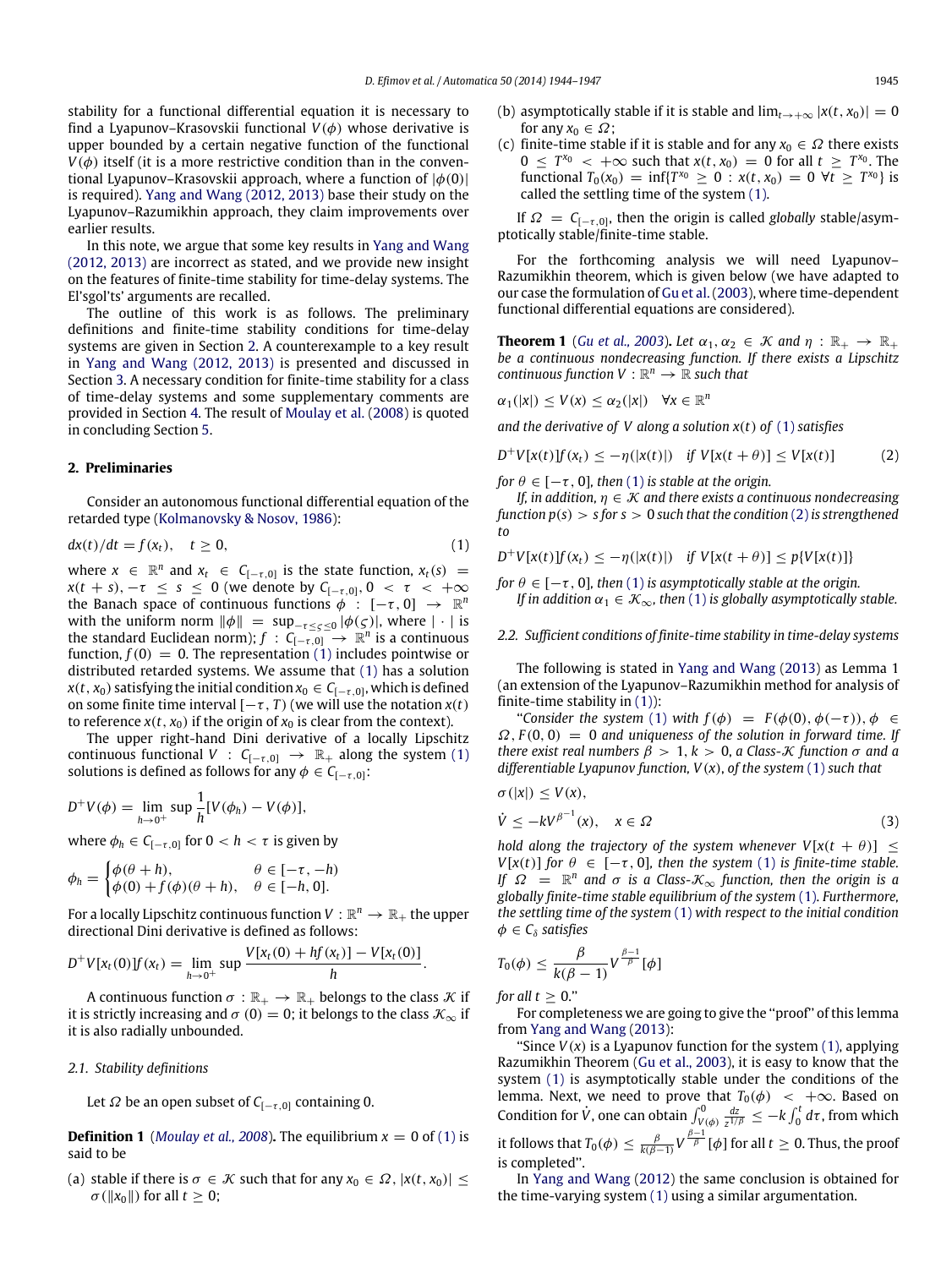#### <span id="page-2-0"></span>**3. Comments on [Yang](#page-3-17) [and](#page-3-17) [Wang](#page-3-17) [\(2013\)](#page-3-17)**

We claim that Lemma 1 in [Yang](#page-3-17) [and](#page-3-17) [Wang](#page-3-17) [\(2013\)](#page-3-17) is incorrect as stated. Indeed, as we can conclude from the result of [Theorem 1,](#page-1-0) Lemma 1 in [Yang](#page-3-17) [and](#page-3-17) [Wang](#page-3-17) [\(2013\)](#page-3-17) is based on the condition [\(2\),](#page-1-3) which allows only stability (non asymptotic) to be concluded. However, even if we would ask the inequality [\(3\)](#page-1-4) to be satisfied whenever  $V[\phi(\theta)] \leq p\{V[\phi(0)]\}$  for all  $\theta \in [-\tau, 0]$ , where  $p : \mathbb{R}_+ \to \mathbb{R}_+$  is a continuous nondecreasing function such that  $p(s) > s$  for all  $s > 0$ , then only asymptotic stability can be proven following [Theorem 1.](#page-1-0) The claim about a finite-time convergence stays wrong since for a solution  $x(t, x_0)$  with initial condition  $x_0 \in \Omega$  the Lyapunov–Razumikhin condition [\(3\)](#page-1-4) defines the rate of convergence of *V* only for the set of time instants

$$
T_{x_0}^+ = \left\{ t \in \mathbb{R}_+ : \sup_{\theta \in [-\tau, 0]} V[x(t + \theta, x_0)] \le p\{V[x(t, x_0)]\} \right\}
$$

while for  $t \in T_{x_0}^-$  with

$$
T_{x_0}^- = \left\{ t \in \mathbb{R}_+ : \sup_{\theta \in [-\tau,0]} V[x(t+\theta,x_0)] > p\{V[x(t,x_0)]\} \right\}
$$

there is no restriction on convergence rate of *V*. It is exactly the arguments used in the ''proof'' of Lemma 1 from [Yang](#page-3-17) [and](#page-3-17) [Wang](#page-3-17) [\(2013\)](#page-3-17) given above: a finite-time rate of convergence is established for  $t \in T_{x_0}^+$  only, which is clearly not sufficient since, for an illustration, if *V*[ $x(t)$ ] is strictly decreasing, then  $T_{x_0}^- = [0, +\infty)$ .

For another illustration consider the following counterexample:

$$
\dot{x}(t) = -|2x(t) - x(t - \tau)|^{0.5} \text{sign}[2x(t) - x(t - \tau)].
$$
 (4)

Using  $V(x) = 0.5x^2$  we obtain

$$
\dot{V} \le -\sqrt{2 - \sqrt{2}} |x|^{1.5} = -kV^{\beta^{-1}}
$$
 if  $V[x(t - \tau)] \le 2V[x(t)]$ 

for  $\beta = 4/3$  and  $k = \sqrt{2-1}$  $\overline{\sqrt{2}}\, 2^{3/4}.$  Thus, by [Theorem 1](#page-1-0) the system is globally asymptotically stable, and from [Yang](#page-3-16) [and](#page-3-16) [Wang](#page-3-16) [\(2012,](#page-3-16) [2013\)](#page-3-17) since all conditions of Lemma 1 [\(Yang](#page-3-17) [&](#page-3-17) [Wang,](#page-3-17) [2013\)](#page-3-17) are also satisfied, one would conclude that the system is finitetime stable. Consequently, for the initial conditions  $x_0 \in C_{[-\tau,0]}$ such that  $|x_0(0)| \leq 1$  the settling time function would possess the estimate:

 $T_0(x_0) \leq 3$ .

Take  $\tau > 3$  and for any  $\delta \in [-1, 1] \setminus \{0\}$  select initial conditions

$$
x_0(s) = \begin{cases} 2\delta, & s \in [-\tau, -\tau + 3] \\ \frac{\delta}{3 - \tau} s + \delta, & s \in (-\tau + 3, 0]. \end{cases}
$$

Obviously,  $\dot{x}(t, x_0) = 0$  and  $x(t, x_0) = x_0(0) = \delta \neq 0$  for all  $t \in [0, T_0(x_0)]$ , therefore *the given settling time estimate is invalid*. In addition, the results of the system simulation for  $x_0(s) = 1$  for *s* ∈  $[-\tau, 0]$  are shown in [Fig. 1](#page-2-2) for  $\tau = 4$  and the simulation step  $h = 10^{-5}$ . Clearly the system is not finite-time stable and the settling time estimate is wrong.

A peculiarity of the Lyapunov–Razumikhin conditions of stability is that they are delay-independent (see [Theorem 1\)](#page-1-0), thus the estimate on the settling time  $T_0(x_0)$  obtained in Lemma 1 of [Yang](#page-3-17) [and](#page-3-17) [Wang](#page-3-17) [\(2013\)](#page-3-17) is also delay independent. Consequently, it is possible to select delay value  $\tau$  for a given initial condition  $x_0 \in C_{[-\tau,0]}$  such that  $T_0(x_0) < \tau$ , as it has been performed in the counterexample above. Obviously, convergence to zero independently on the part

<span id="page-2-2"></span>

**Fig. 1.** A trajectory of the counterexample [\(4\).](#page-2-3)

of initial conditions  $x_0(t)$  with  $t \in [T_0(x_0) - \tau, 0]$  is possible only under special restrictions on *f* in [\(1\),](#page-1-2) which we are going to analyze in the next section.

#### <span id="page-2-1"></span>**4. About necessary conditions for finite-time stability in timedelay systems**

Assume that the system [\(1\)](#page-1-2) is finite-time stable for some  $\tau > 0$ and the settling-time functional is continuous and  $T_0(0) = 0$ . Then there is  $x_0 \in C_{[-\tau,0]}$  such that  $T_0(x_0) \leq \tau$  and at the instant  $T<sub>0</sub>(x<sub>0</sub>)$  the right-hand side of [\(1\)](#page-1-2) is still dependent on the initial conditions  $x_0$ . Thus, without additional assumptions on the righthand side  $f(x_t)$  and its dependence on  $x_t(0)$ , or without skipping the continuity requirement of  $T_0(x_0)$ , an existence of finite-time stability phenomenon for time-delay systems is questionable.

In the remainder of this section we will consider

$$
f(\phi) = F(\phi(0), \phi(-\tau))
$$

<span id="page-2-3"></span>for all  $\phi \in \Omega$ , where  $F : \mathbb{R}^{2n} \to \mathbb{R}^n$  is a continuous function. Our conjecture is that the condition  $F(0, z) = 0$  for any  $z \in \mathbb{R}^n$ is "necessary" for a finite-time convergence of [\(1\)](#page-1-2) from  $\Omega$  to the origin.

**Remark 1.** We would like to stress that requirement on continuity of *F* is crucial for the consideration below. Indeed in discontinuous time-delay systems the finite-time stability may be easily observed without such a restriction on *F* . For example, it is a simple exercise to check that the system

$$
\dot{x}(t) = -(1 + |x(t - \tau)|)sign[x(t)] + x(t - \tau)
$$

is globally finite-time stable (take  $V(x) = 0.5x^2$ ,  $\dot{V} \le -\sqrt{2V}$ and apply a variant of [Proposition 2\)](#page-3-18). In this discontinuous case  $0 \in F(0, z)$  for any  $z \in \mathbb{R}^n$ .

Note that by the definition of finite-time convergence  $x(t, x_0) =$ 0 for all  $t \geq T_0(x_0)$  and by the definition of  $T_0(x_0)$  there is a nonempty set of time instants

$$
\mathcal{T}_{x_0} = \{t \in [T_0(x_0) - \tau, T_0(x_0)] : x(t, x_0) \neq 0\}.
$$

<span id="page-2-4"></span>**Proposition 1.** *Let* [\(1\)](#page-1-2) *be finite-time convergent in* Ω*, then*

$$
\forall t \in \mathcal{T}_{x_0} : F[0, x(t, x_0)] = 0 \tag{5}
$$

*for any*  $x_0 \in \Omega$ .

**Proof.** Take  $x_0 \in \Omega$  and the corresponding settling time  $T_0(x_0)$ . Assume that the necessary condition [\(5\)](#page-2-4) is not satisfied, its negation implies that for some  $x_0 \in \Omega$  there exists  $t' \in \mathcal{T}_{x_0}$  such that  $F(0, x(t', x_0)) \neq 0$  (the measure of  $\mathcal{T}_{x_0}$  is not zero since  $x(t)$ and *F* both are continuous), then  $\dot{x}(t'+\tau) \neq 0$  and  $x(t, x_0) \neq 0$  for some  $t \geq T_0(x_0)$  that is a contradiction.  $\square$